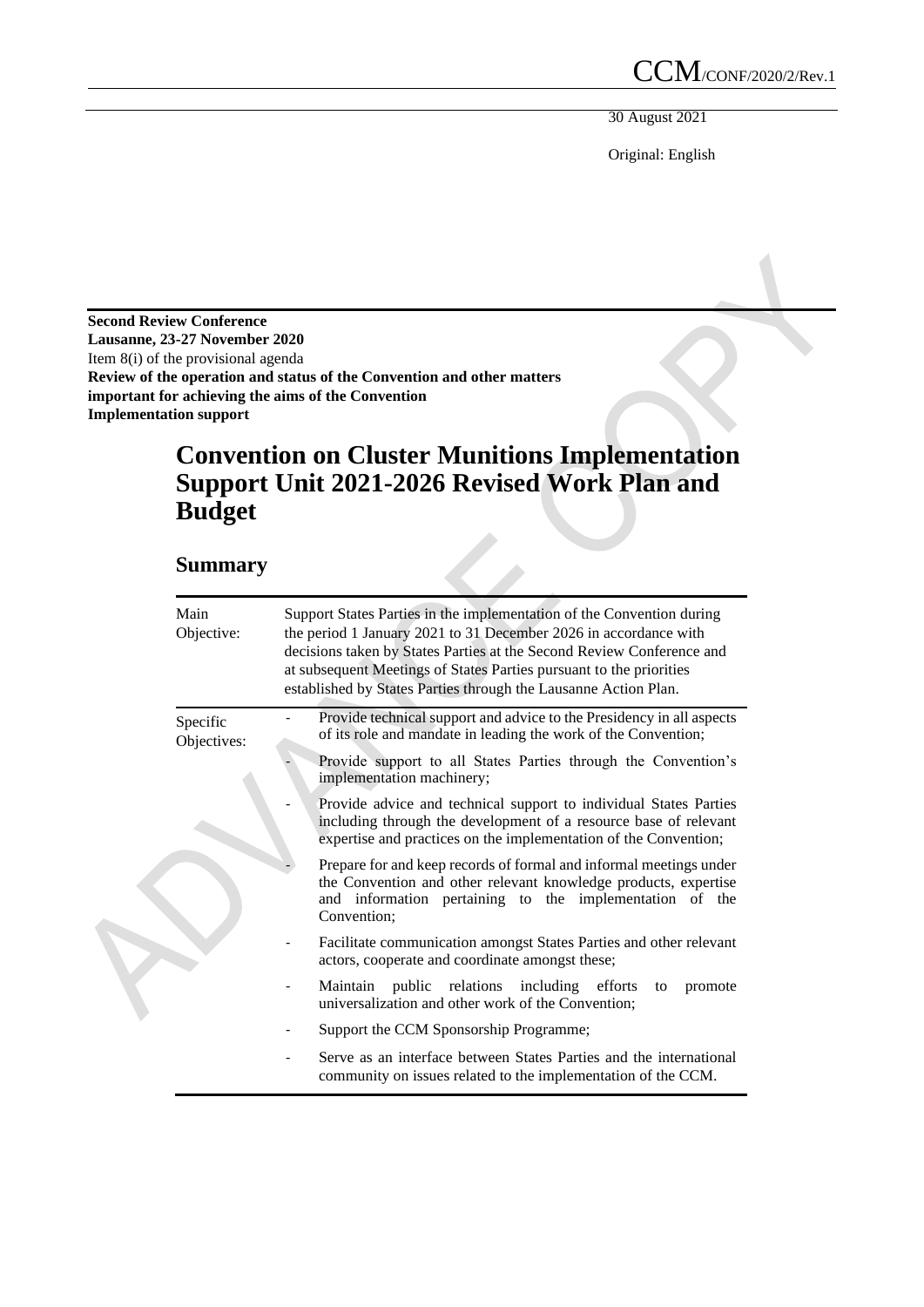| <b>Budget:</b>        | CHF 2.940.552                                                                                                                                                                                                                                                       |
|-----------------------|---------------------------------------------------------------------------------------------------------------------------------------------------------------------------------------------------------------------------------------------------------------------|
|                       | Adherence to the Convention have become more universal.<br>$\qquad \qquad \blacksquare$                                                                                                                                                                             |
|                       | States Parties have acted on their obligations and commitments<br>-<br>under the Convention and reported on them as prescribed. Where<br>necessary, States Parties have submitted extension requests that are<br>compliant with the stipulations of the Convention. |
|                       | All Convention meetings, formal and informal, have been held as<br>-<br>required and organized efficiently and effectively, including the<br>Sponsorship Programmes.                                                                                                |
| Expected<br>Outcomes: | The Convention's implementation machinery has performed its<br>mandate in accordance with decisions of States Parties.                                                                                                                                              |

# **Implementation Support Unit Six -year Work Plan**

### **I. Mandate of the Implementation Support Unit**

The Implementation Support Unit of the Convention on Cluster Munitions was established in May 2015 based on decisions taken at Meetings of States Parties starting with the Second Meeting of States Parties in Beirut, Lebanon. The ISU is comprised of a Director and an Implementation Support Specialist working at 100% and an Implementation Support Assistant at 50%. The ISU is mandated to coordinate and provide support to the work of the Convention, inter alia, in the following ways:

1. Assist the President and the President-Designate in all aspects of the Presidency; support the Coordinators in their tasks; prepare, support and follow up on tasks derived from decisions taken at formal and informal meetings of the Convention;

2. Offer advice and support to States Parties on the implementation of the Convention;

3. Develop and maintain a resource base of relevant technical expertise and practices, upon request, and provide States Parties with such resources;

4. Facilitate communication among States Parties and other relevant actors, cooperate and coordinate amongst these and maintain public relations, including efforts to promote the universalization of the Convention;

5. Keep records of formal and informal meetings under the Convention and other relevant knowledge products, expertise and information pertaining to the implementation of the Convention;

6. Manage the Sponsorship Programme in collaboration with the Geneva International Centre for Humanitarian Demining (GICHD) by providing guidance, input and support as necessary;

7. Serve as an interface between States Parties and the international community on issues related to the implementation of the CCM.

## **II. Priorities of the Implementation Support Unit**

The proposed 2021-2026 work plan and budget articulates the main activities that the ISU will undertake during the six years in a manner consistent with the Unit's mandate, decisions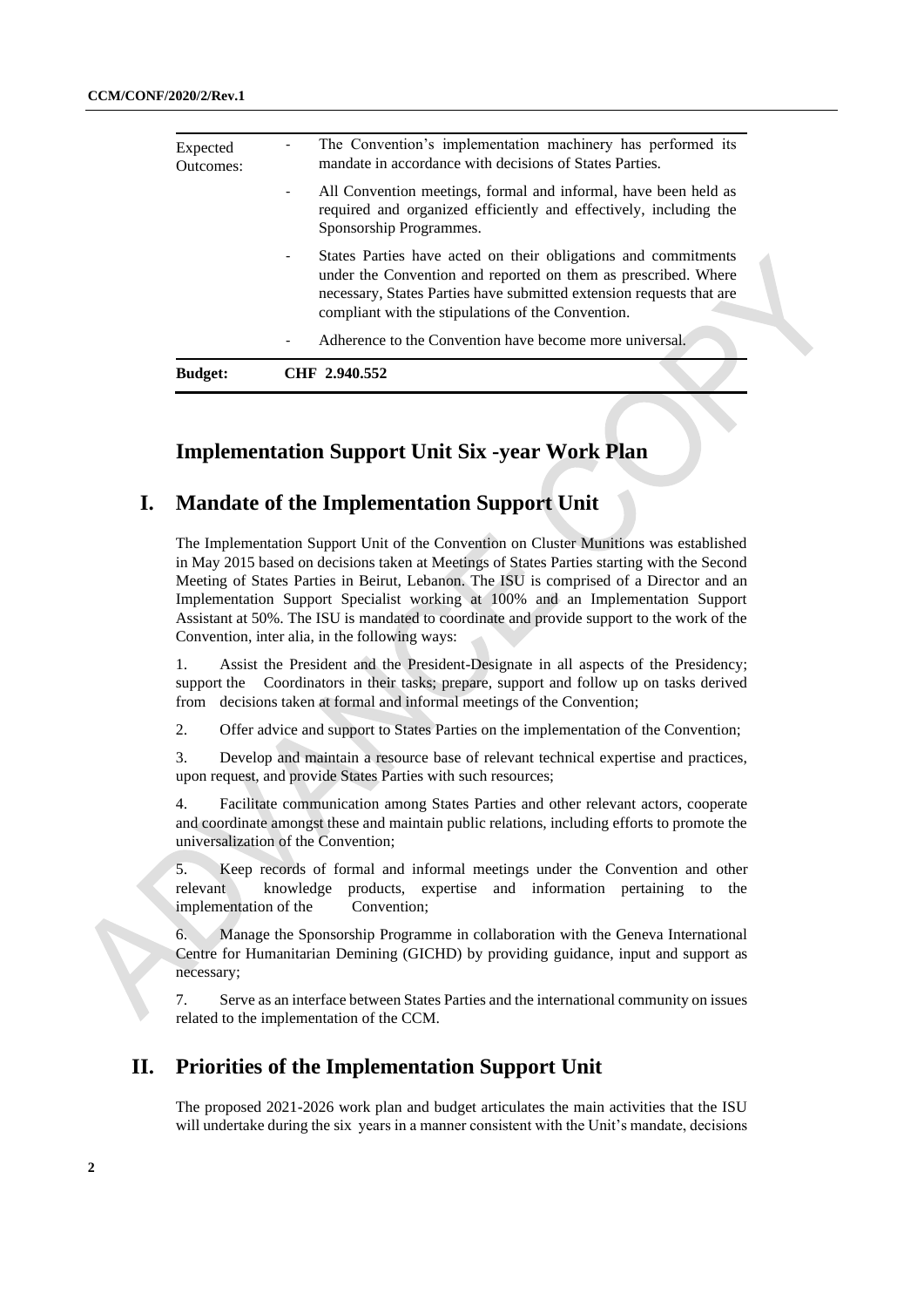taken at the Second Review Conference (2RC) and other formal meetings of the Convention. The work plan aims to guide the activities to be undertaken by the ISU in supporting States Parties in the implementation of the Convention through the commitments articulated in the Lausanne Action Plan (LAP). This draft 2021-2026 work plan has been reviewed and endorsed by the CCM Coordination Committee.

Based on decisions taken at the 2RC, the ISU in the six -year period from 2021 to 2026 will prioritize the following implementation support areas:

#### **1. Support to the President, President-Designate and the Coordination Committee**

To support the President, President-Designate and Coordination Committee in their efforts to discharge their mandates, the ISU will, inter alia:

- Assist in the preparation and hosting of formal and informal meetings as required including Meetings of States Parties, the Third Review Conference, Coordination Committee meetings, Analysis Group meetings, workshops, side events and seminars;
- Produce and maintain records and documentation of formal and informal meetings of the Convention;
- Facilitate communication with States Parties on behalf of office holders, as necessary;
- Maintain the Convention's implementation status updates and analyses;
- Send invoices and/or reminders to States Parties to make their annual contributions to the ISU budget.

#### **2. Support on Universalization**

To support the Presidency, Working Group on Universalization and States Parties in their universalization efforts, the ISU will, inter alia:

- Promote the Convention in relevant fora with the aim to increase adherence to and reinforcement of the norms established by the Convention;
- Identify potential new States Parties and provide summaries and background information on universalisation efforts of such States;
- Provide support in the organisation of targeted meetings, workshops, side events and seminars;
- Participate in CCM related outreach activities;
	- Make available resources and tools to Signatory States and States not Party to facilitate the ratification or accession process.

#### **3. Support on Stockpile Destruction**

To support the Working Group on Stockpile Destruction and States Parties in the implementation of Article 3, the ISU will, inter alia:

Facilitate communication with States Parties that have obligations under Article 3 on behalf of office holders, as necessary;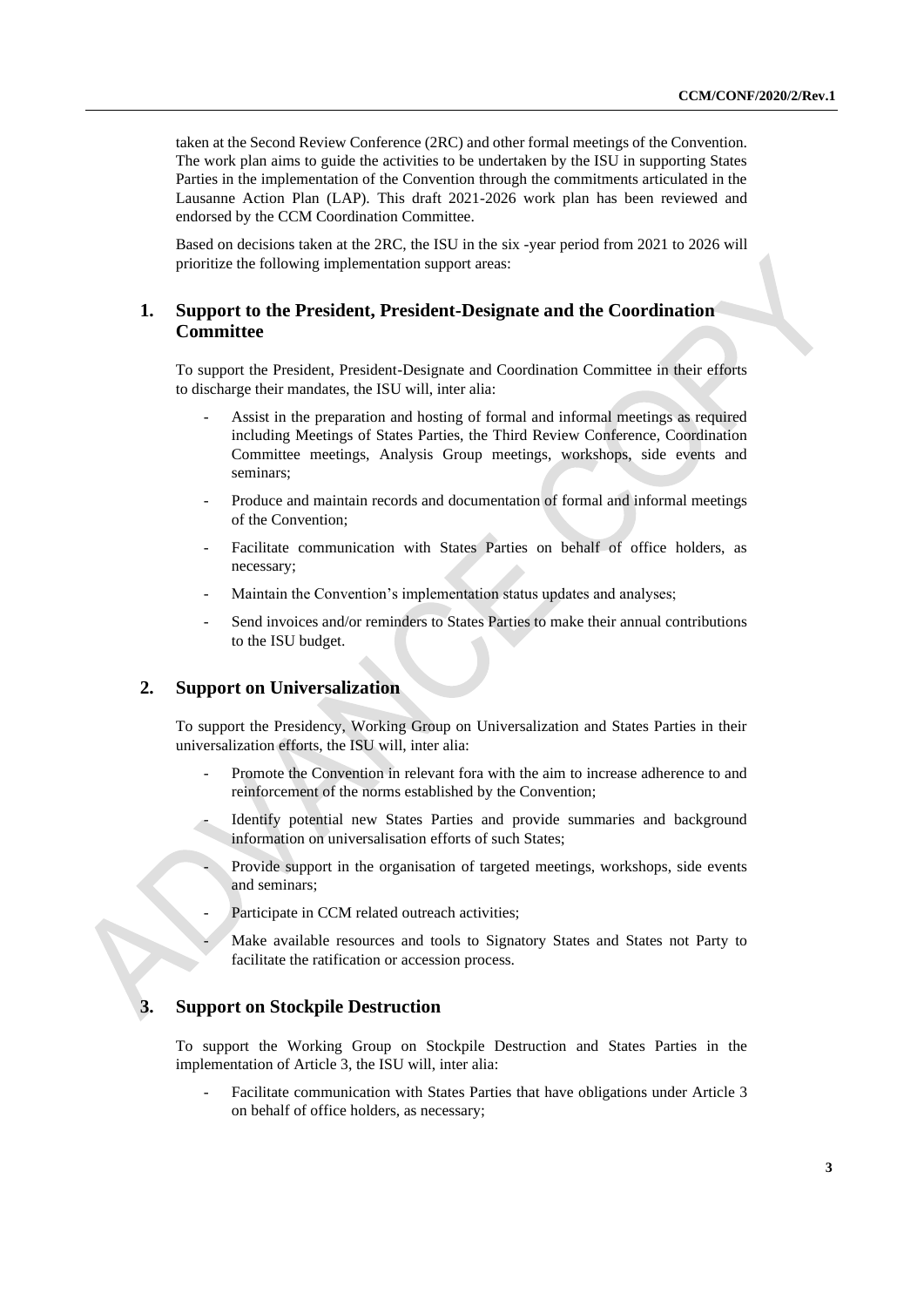- Support in the collection, analysis and provision of summaries on the information submitted by States Parties on Article 3 implementation;
- Facilitate exchange of information, lessons learned and best practices in the implementation of Article 3 obligations;
- Provide relevant information or facilitate the exchange of relevant technical expertise required by States Parties with Article 3 obligations;
- Provide advice and/or in-country visits, as relevant, to assist States Parties in implementing Article 3 or preparing an extension request;
- Support the Analysis Group in the consideration of deadline extension requests submitted by States;
- Facilitate the communication of requests for international cooperation and assistance submitted by States Parties with obligations under Article 3 to States Parties and other relevant partners in a position to provide assistance.

#### **4. Support on Clearance and Risk Reduction Education**

To support the Working Group on Clearance and Risk Reduction Education and States Parties with Article 4 obligations, the ISU will, inter alia:

- Facilitate communication with States Parties that have obligations under Article 4 on behalf of office holders, as relevant;
- Support in the collection, analysis and provision of summaries on the information submitted by States Parties on Article 4 implementation;
- Facilitate exchange of information, lessons learned and best practices in the implementation of Article 4 obligations;
- Provide relevant information or facilitate the exchange of relevant technical expertise required by States Parties with Article 4 obligations;
- Provide advice and/or in-country visits, as relevant, to assist States Parties in implementing Article 4 or preparing an extension request;
- Support the Analysis Group in the consideration of deadline extension requests submitted by States;
- Facilitate the communication of requests for international cooperation and assistance submitted by States Parties with obligations under Article 4 to States Parties and other relevant partners in a position to provide assistance.

### **5. Support on Victim Assistance**

To support the Working Group on Victim Assistance and States Parties with Article 5 obligations, the ISU will, inter alia:

- Facilitate communication with States Parties that have obligations under Article 5 on behalf of office holders, as necessary;
- Provide relevant information or facilitate the exchange of relevant technical expertise required by States Parties with Article 5 obligations to assist them in improving the quality and efficiency of assistance provided to cluster munition victims and other persons with disabilities;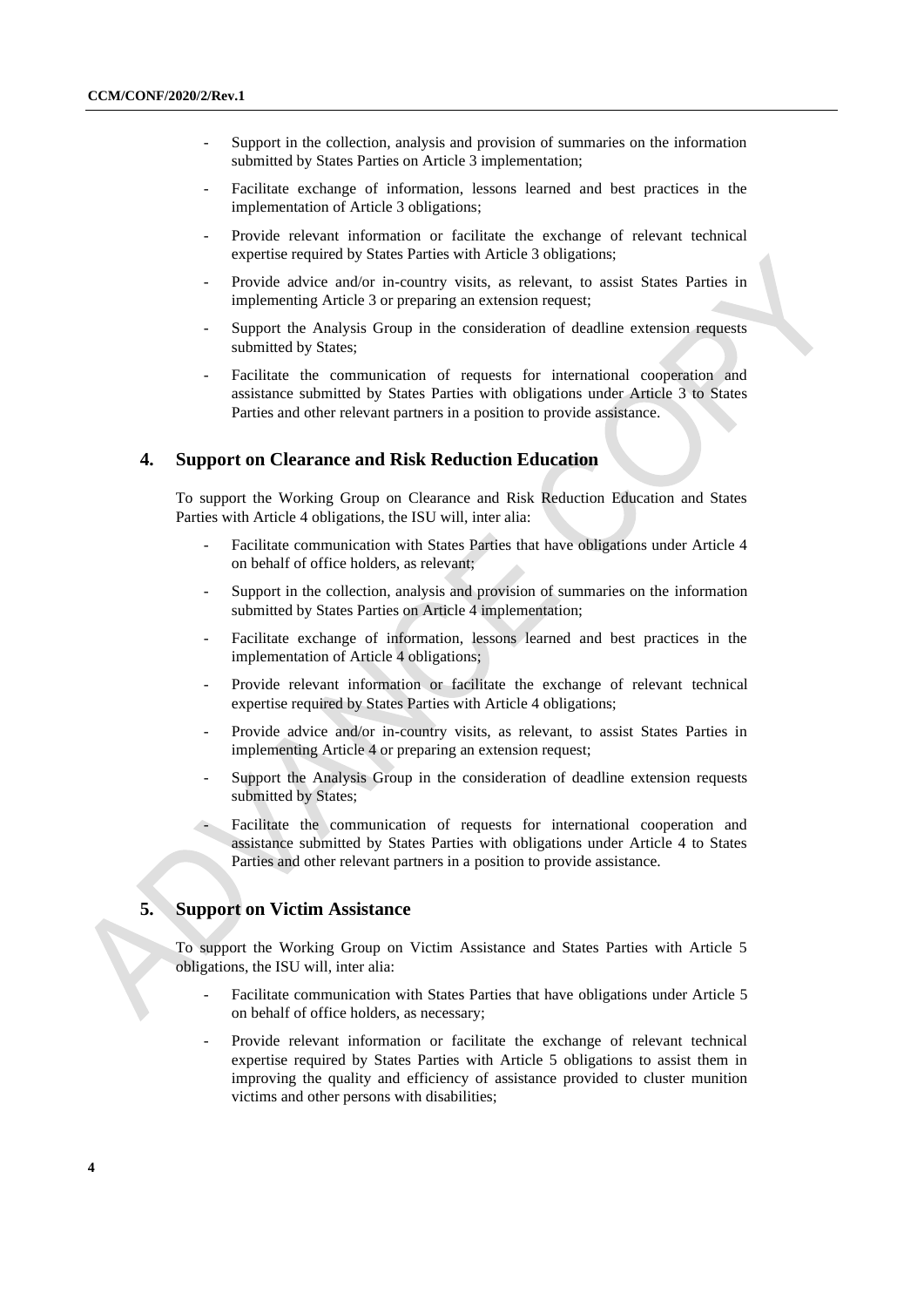- Encourage an increase in the involvement and integration of victims in policymaking and decision-making processes;
- Promote exchange of information on good and cost-effective practices between States Parties;
- Promote an integrated approach to victim assistance and facilitate cooperation with other Conventions and the broader disability sector.

#### **6. Support on International Cooperation and Assistance**

To support the Working Group on International Cooperation and Assistance and States Parties, the ISU will, inter alia:

- Facilitate exchanges between states parties requiring assistance with States in a position to do so;
- Facilitate communication between and among States Parties and other relevant actors to promote strengthened partnerships, better targeting of scarce resources and timely and effective implementation of Convention obligations;
- Promote cooperation and assistance through enhanced information and best practices sharing as well as through technical, financial and expertise exchanges;
- Support promotion of the establishment of country specific approaches such as *country coalitions* that enhance the ability of States Parties in need of assistance to fulfil their obligations under Articles 3, 4 and 5 through coordinated and targeted cooperation.

#### **7. Support on Transparency Measures**

To support the Coordinator on Transparency Measures and States Parties, the ISU will, inter alia:

- Encourage the submission of timely and quality reports by States Parties and regularly highlight the important role of information shared through transparency reports in the effective implementation and monitoring of the Convention;
- Provide targeted technical assistance to States Parties as required;
- Assist the thematic Coordinators in following up and monitoring the submission of initial and annual transparency reports;
- Raise awareness of the benefits of reporting through existing social media platforms and at other relevant fora;
- Provide States Parties with analytical summaries of information contained in Article 7 reports to facilitate the practical use of reporting.

#### **8. Support on National Implementation Measures**

To support the Coordinator on National Implementation Measures and States, the ISU will, inter alia:

- Facilitate communication and dissemination of existing tools and best practices to encourage an increased rate of Article 9 compliance by States Parties;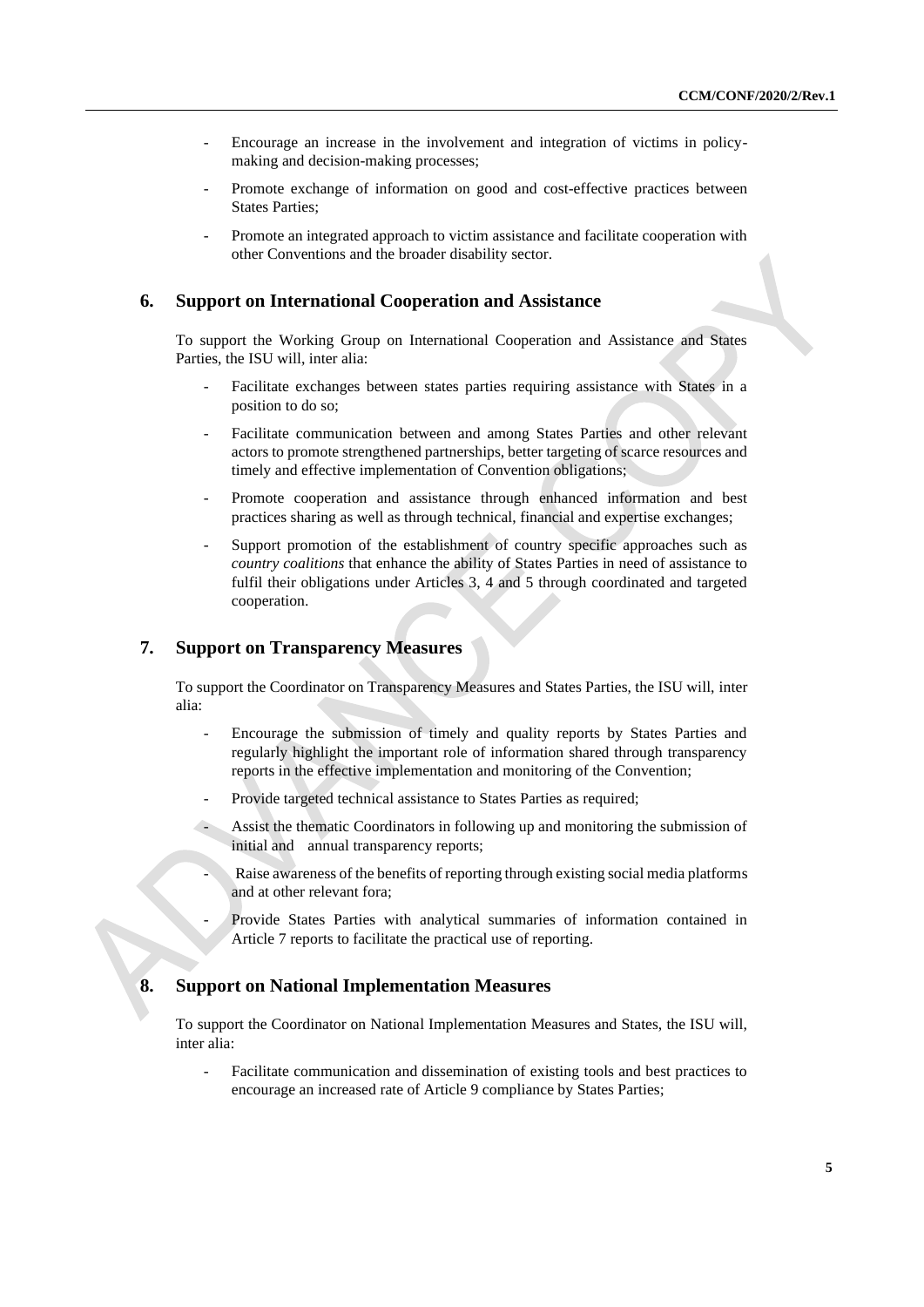- Assist in monitoring Article 9 compliance by States Parties and provide targeted technical assistance to States Parties as necessary;
- Assist to increase awareness of national actors of obligations under the Convention's Article 9 resulting in compliant national military doctrine, policies and training;
- Provide support in the organization of meetings, workshops, side events and seminars on Article 9 implementation;
- Encourage States Parties in need of assistance to seek cooperation and assistance in the review of existing national legislation to ensure it allows for the full implementation of the Convention and to achieve Article 9 compliance.

#### **9. Communication**

To act in addition to the priorities of States Parties based on decisions made at the 2RC and other formal meetings of the Convention, the ISU will, inter alia:

- Administer, maintain and constantly update the official website and social media accounts of the Convention to ensure quality and timely dissemination of information;
- Facilitate communication among States Parties, Signatory States and States not Party with all other relevant actors, organizations and institutions and maintain public relations;
- Raise awareness on the Convention at all relevant fora;
- Produce Convention-related publications and promotional materials as necessary.

### **10. Other Implementation Support**

To further support the effective implementation of the Convention, the ISU will, inter alia:

- Provide in-depth briefings on the Convention and its provisions at various fora;
- Facilitate enhanced coordination with other conventions, organizations and stakeholders as appropriate;
- Liaise with the UN, particularly UNODA, on matters pertaining to the organization and documentation of formal meetings of the Convention, as well as other relevant matters;
- Perform other tasks as instructed by States Parties through the Presidency or Coordination Committee.

### **III. Expected Outcomes**

1. The Convention's implementation machinery has performed its mandate in accordance with decisions of States Parties.

2. Meetings of States Parties and other formal meetings have been held as required and organized efficiently and effectively, including the Sponsorship Programme to facilitate a gender and diverse participation in these meetings.

3. Informal meetings have been held as required and organized efficiently and effectively.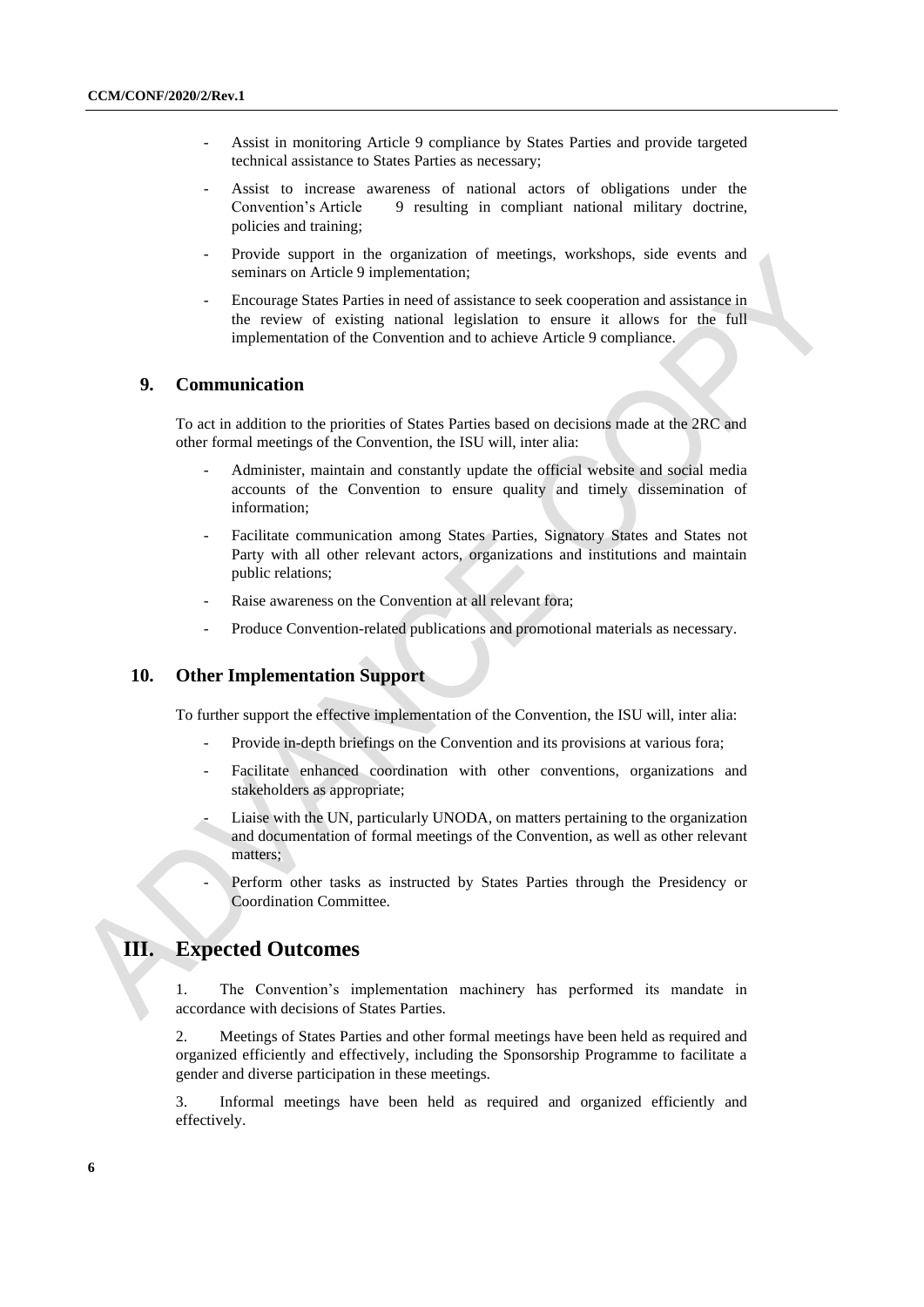4. Relevant States Parties have made declarations of completion under Article 3 or Article 4 within the stipulated Convention deadlines or have submitted high-quality and timely requests to extend their deadline in accordance with the Convention.

5. States Parties have acted on their obligations and commitments under the Convention and Lausanne Action Plan and have reported on them annually as required by the Convention.

6. Relevant knowledge products, expertise and information related to the Convention have enabled States Parties to carry out their work efficiently and effectively.

7. Adherence to the Convention have become more universal.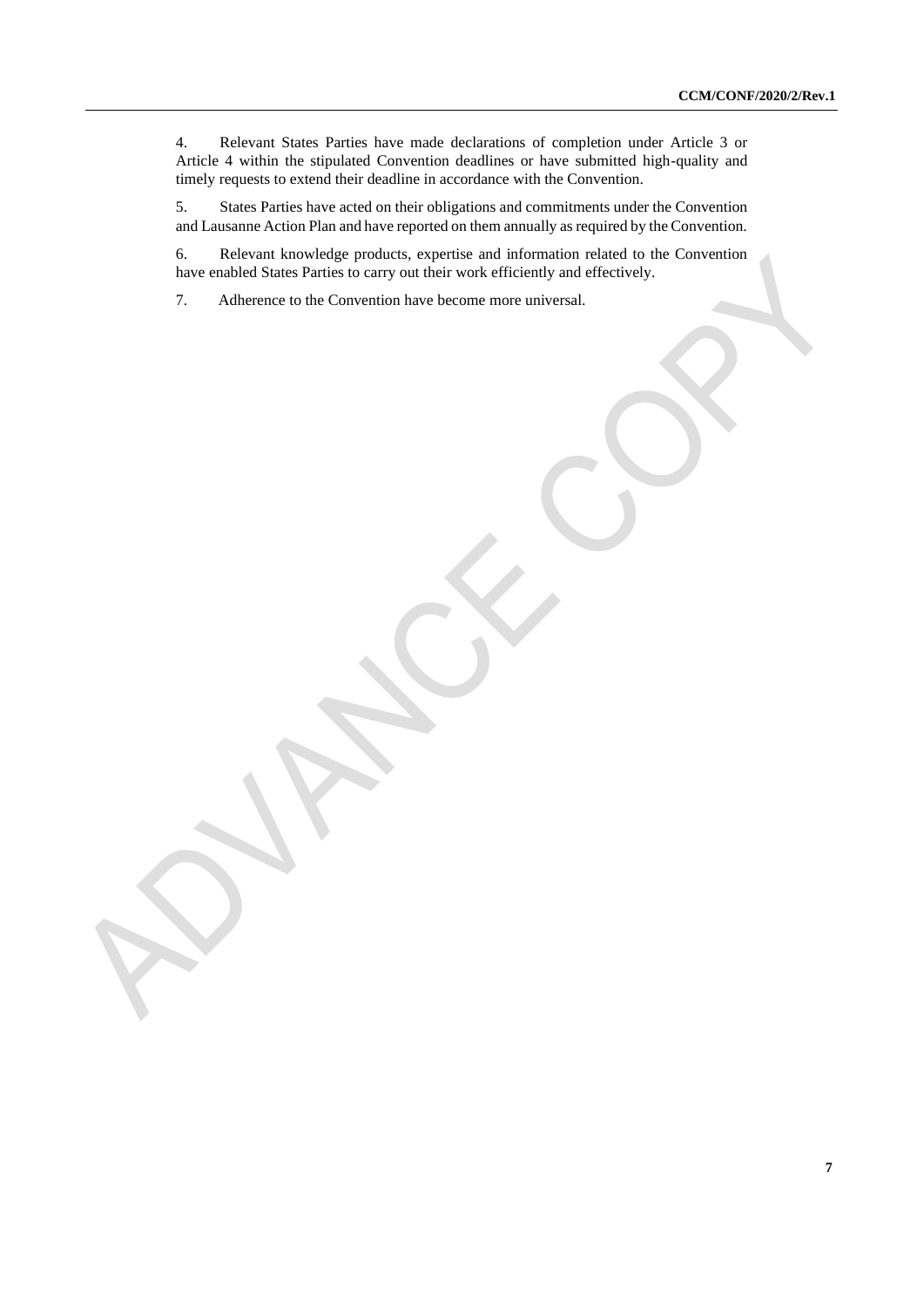# **ISU 2021 TO 2026 BUDGET**

| <b>COST</b>                                         | 2021                    | 2022                    | 2023                    | 2024                    | 2025                    | 2026                    | <b>NOTES</b>                                                                                                                                                                            |
|-----------------------------------------------------|-------------------------|-------------------------|-------------------------|-------------------------|-------------------------|-------------------------|-----------------------------------------------------------------------------------------------------------------------------------------------------------------------------------------|
| <b>SALARIES</b>                                     | 341'405                 | 355'162                 | 365'881                 | 348'103                 | 364'282                 | 378'961                 | The Director and Implementation Support<br>Specialist working at 100% and the<br>Implementation Support Assistant at 50%.                                                               |
| <b>SOCIAL CHARGES</b>                               | 68'281                  | 71'032                  | 69'176                  | 69'621                  | 72'856                  | 75'792                  | Estimated cost (at 20% of salary)<br>dependent on staff age, social status and<br>prevailing provider fee rates charged.<br>Charges include mandatory accident and<br>travel insurance. |
| <b>COMMUNICATION</b>                                | 20'000                  | 10'000                  | 12'000                  | 10'000                  | 20'000                  | 20'000                  | Website maintenance, promotional<br>material, publications, consultancies, etc.                                                                                                         |
| <b>TRAVEL</b>                                       | 25'000                  | 25'000                  | 22'000                  | 27'000                  | 27'000                  | 20'000                  | Staff travel for participation in meetings<br>and missions as required                                                                                                                  |
| <b>OTHER IMPLEMENTATION</b><br><b>SUPPORT COSTS</b> | 15'000                  | 25'000                  | 26'000                  | 23'000                  | 13'000                  | 20'000                  | Consultancies, room rentals, workshops,<br>catering, etc.                                                                                                                               |
| <b>TOTAL</b>                                        | 469'686                 | 486'194                 | 495'057                 | 477'724                 | 497'138                 | 514'753                 |                                                                                                                                                                                         |
| <b>ADMINISTRATIVE</b><br><b>EXPENSES</b>            | <b>GICHD</b><br>In-kind | <b>GICHD</b><br>In-kind | <b>GICHD</b><br>In-kind | <b>GICHD</b><br>In-kind | <b>GICHD</b><br>In-kind | <b>GICHD</b><br>In-kind | Covering costs such as rent of office,<br>internal control system, administration of<br>sponsorship programme, HR management,<br>etc.                                                   |